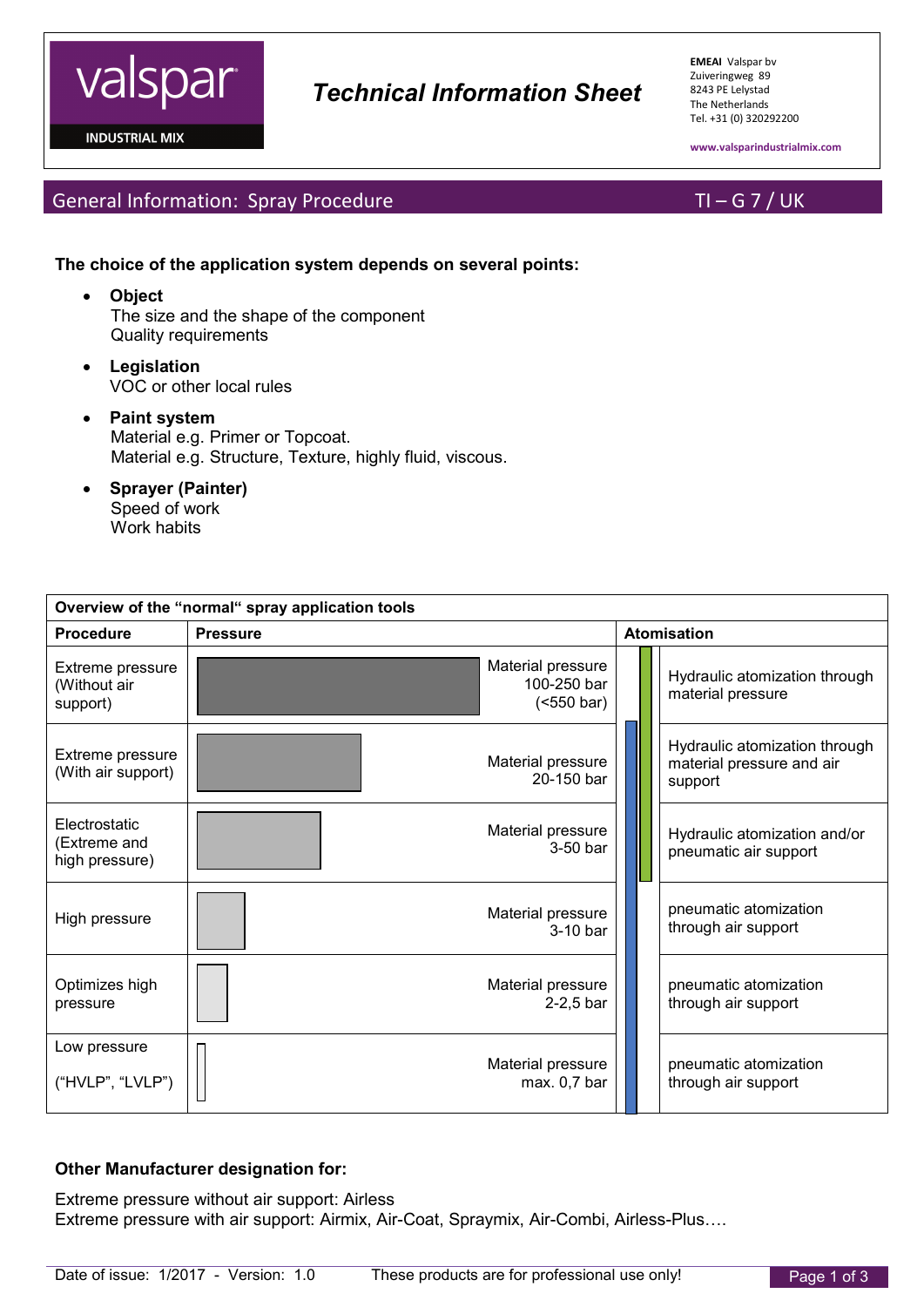# *Technical Information Sheet*

**EMEAI** Valspar bv Zuiveringweg 89 8243 PE Lelystad The Netherlands Tel. +31 (0) 320292200

**www.valsparindustrialmix.com**

## General Information: Spray Procedure TI – G 7 / UK

### **Low pressure application:**

In the HVLP air spray process (High Volume Low Pressure, i.e. high air volume at low pressure), the coating material is sprayed with low air pressure (anywhere from 0.2 bar to 0.7 bar) and a high air volume. The HVLP requires an air flow of about 400-800 l/min (in some cases up to 2000 l/min), which is produced by a piston or screw compressor.

The LVLP air spraying process (Low Volume Low Pressure), a further development of the HVLP process, requires significantly smaller airflow volumes. In relation to the HVLP process, the air volume with LVPL can be reduced by nearly 40%.

#### **High pressure application:**

In high-pressure spraying, the coating/paint material is sprayed with an air pressure of 2-10 bar, depending on the method. The required amount of air is between 300-500 l/min, and the air is usually generated by a compressor. The transfer rate is set at 35-65%, depending on the application. Adjustable spray guns are perfect for the use of low-viscosity media. The use of high-viscosity media, however, is rather limited. Another feature is the fine atomization and excellent surface quality.

High Pressure application is available through:

- Gravity flow cup or suction spray gun
- Pressure-fed spray gun with pressure tank as material feeding (air/paint material via hoses)
- Pressure-fed spray gun with pneumatic pump as material feeding (air/paint material via hoses)
- Automatic spray devices with pressure tank or pneumatic pump

#### **Extreme pressure application:**

Airless spray includes both high pressure and low pressure spraying. The fluid pressure is usually between 100 and 250 bar, but up to 550 bar is also possible. With the use of spray pressure and spray apparatus, the coating medium is forced through a die measuring 0.18 to 1.65 mm, producing a finely atomized spray pattern. The benefits are: lower media consumption as compared to compressed air spraying, high working rates, fast finishes in large areas and less overspray across from other spraying. Viscosity materials can be easily processed and can be applied in single thick layers. With Spraymix or Airmix spraying (air-supported airless spraying) the coating medium is atomized at a lower bar pressure of 20-150 bar. The airless spray pattern is supported with air from 0.5 to 2.0 bar, therefore the pressure is "softer". The risk of edge banding is greatly reduced.

Both systems are designed for use with large objects. Small objects can be processed to a limited extent only.

#### **Electrostatic application:**

The electrostatic coating method uses a high voltage field of 20 - 150kV. This requires a pump or a pressure vessel plus a control unit converting the alternating current into direct current and low voltage via a 3V to 12V cable to the high voltage generator in the electrostatic spray gun. The integrated electronic system in the control unit clears the electrical voltage to the gun only when the trigger is pulled to release the atomizing air to the gun. Conditions to be considered are the electrical surface resistance of the component itself and the electrical conductivity of the paint. The paint's electrical resistance must be at least 5MΩ.cm. Non-conductive coating materials can be applied, however the transfer efficiency is significantly reduced. The paint droplets are negatively charged by the high voltage electrostatic spray gun and they move along the electrostatic field lines to the positively charged or grounded component surface.